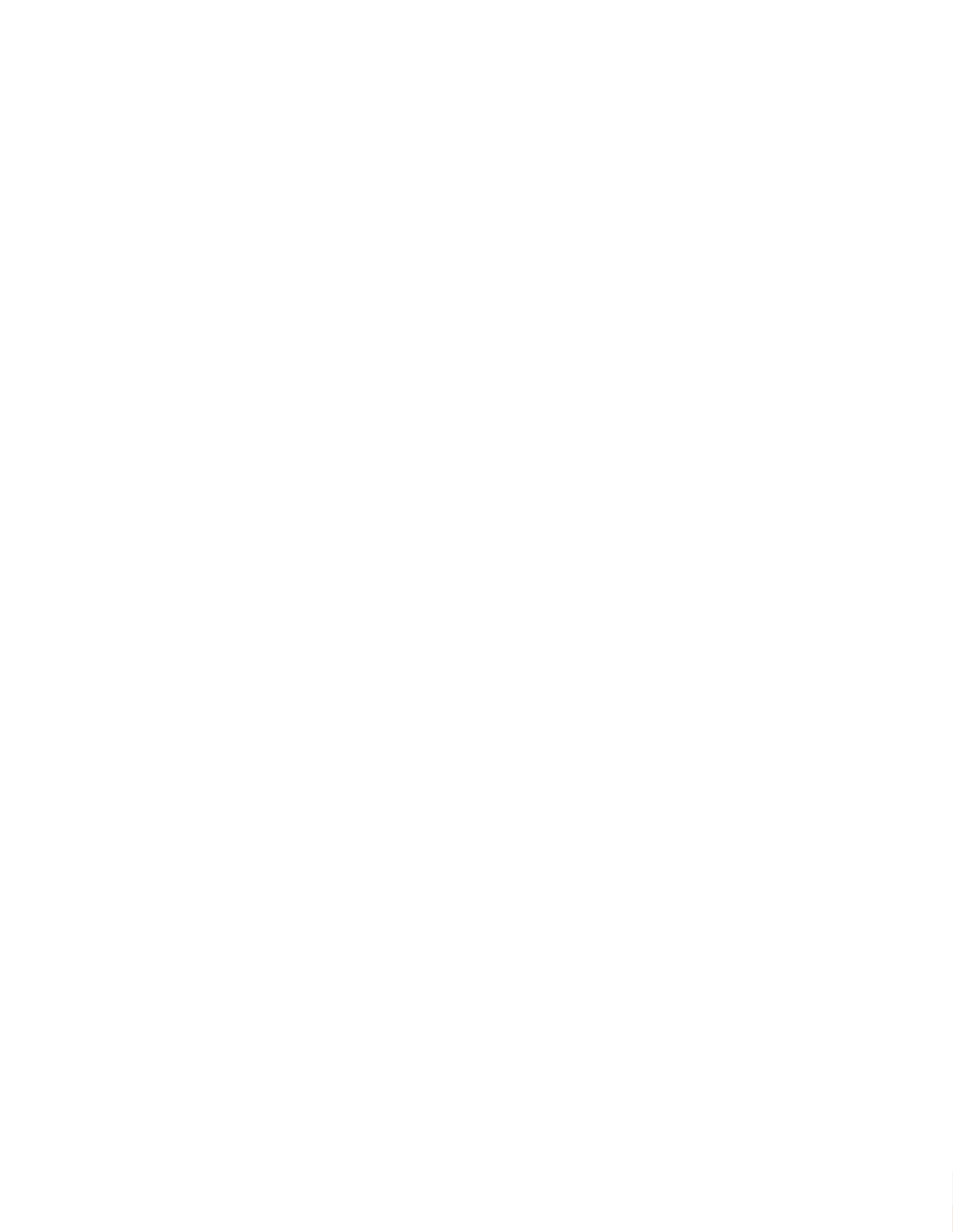#### INTRODUCTION

Decades of research have taught us that good teaching matters, but we know that good teaching does not happen by chance. It is the responsibility of educator preparation program (EPP) providers to produce good teachers[.1](#page-8-0) Effective teachers have strong training in content and instruction, but the education field is divided on the best way to measure the effect of teacher preparation or what data indicate that an EPP provider is preparing effective teachers. Given the heightened focus on teacher quality in the United States, it is no surprise that policymakers and stakeholders are scrutinizing the quality and rigor of EPP providers. In Texas, this scrutiny includes reviewing policies that identify what data are used to determine whether providers are meeting standards, as defined by the Texas Education Code and Texas Administrative Rules.<sup>2</sup> Currently, EPP providers collect and report data to the federal government, as required by Title II of the Higher Education Act (HEA), and to state education agencies, usually as part of the state programapproval process. What is lacking, however, is an understanding of what data should be collected and used to ensure EPPs are preparing new teachers to meet the demands of a highly diverse student population.

For more information regarding Educator Preparation Program Approval, see Texas Education Agency site at [http://tea.texas.gov/Texas\\_Educators/Preparation\\_and\\_Continuing\\_Education/Educator\\_Preparation\\_Home/](http://tea.texas.gov/Texas_Educators/Preparation_and_Continuing_Education/Educator_Preparation_Home/)

### NATIONAL DATA COLLECTION STANDARDS

A majority of EPP providers collect data on recruitment, admission procedures, field experiences, assessment scores, pedagogy, and content knowledge. The depth and breadth of the data collected can vary widely across states and within EPP providers from the same state.

The Council of Chief State School Officers (CCSSO) completed a review of teacher preparation program evaluation measures used to make decisions for initial and continuing program approval for all 50 states and the District of Columbia. CCSSO also included a scan of program review and accountability policies for each state. Using the partner organization's, Teacher Preparation Analytics framework of the four key effectiveness indicators, which consists of gathering data on (1) Candidate Selection Profile, (2) Knowledge and Skills for Teaching, (3) Performance as Classroom Teachers, and (4) Contribution to State Needs, CCSSO found a large variance in the data states are collecting[.3](#page-8-2) Not only does the type of data collected vary, but how the data are reported to the public and the data's functionality also varies by state.<sup>[4](#page-8-3)</sup>

Some states are venturing beyond the common indicators included in the framework and are beginning to incorporate data that link EPP graduates to student outcomes. According to a 2016 report, 11 states—Colorado, Delaware, Florida, Georgia, Louisiana, Massachusetts, New Jersey, North Carolina, Ohio, Rhode Island, and Tennessee—collect longitudinal data that are directly connected to student outcomes of EPP graduates. However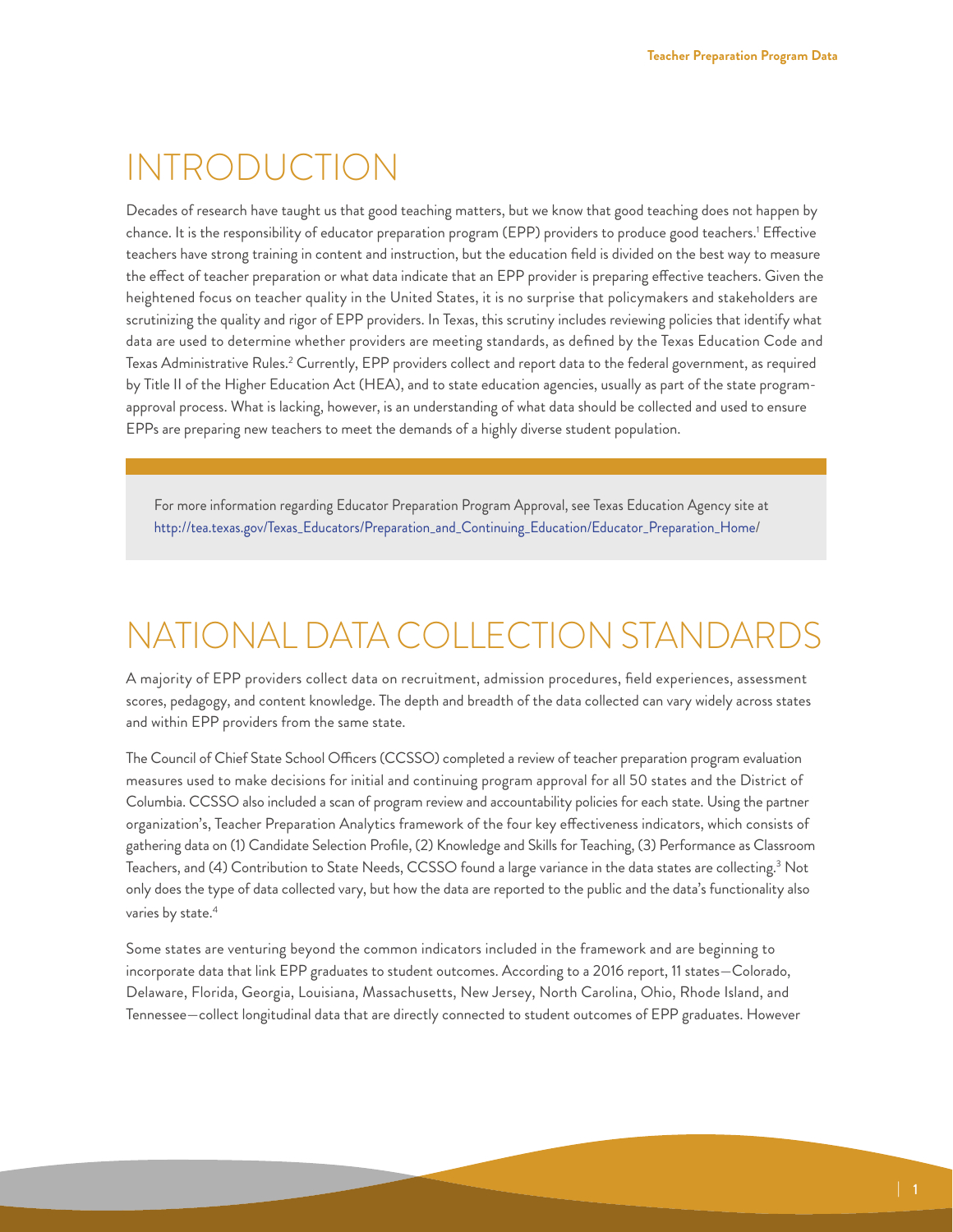only Florida, Massachusetts, and Ohio have EPPs that have utilized the data to make changes and improvements to courses and/or programs.<sup>5</sup> The nature of these changes to courses or programs are not readily available.

Some of the data collected by Florida, Massachusetts, and Ohio for compliance and accountability are detailed in the following Venn diagram. Connecting EPP graduates to student outcomes is new, and states are still determining if they will use value-added measures or achievement to measure teacher effectiveness.

**Comparison of Data Collected by Florida, Ohio, and Massachusetts**

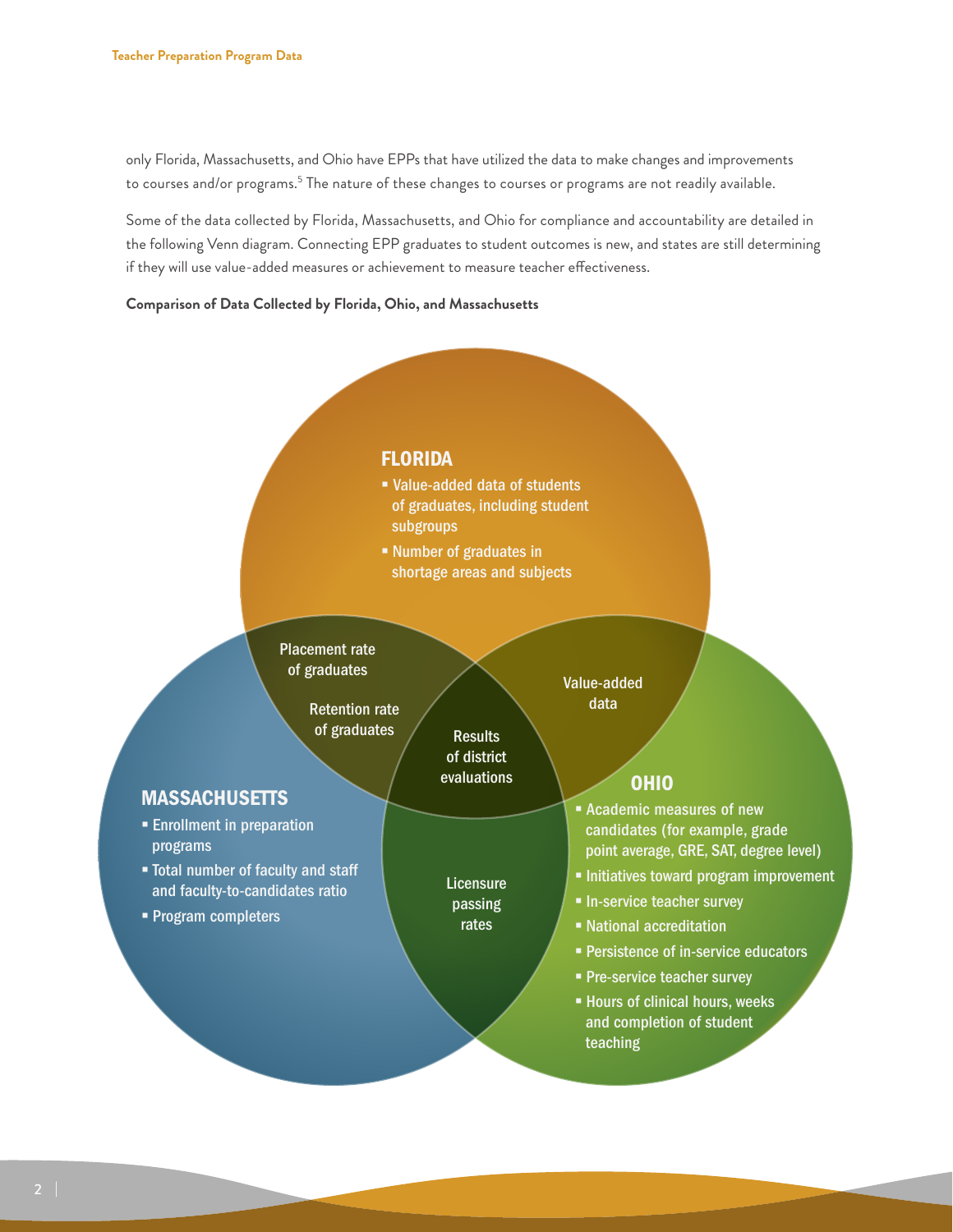### TEXAS DATA COLLECTION STANDARDS

In Texas, an EPP provider must submit annual data to the Texas Education Agency (TEA) for compliance and accountability. The Texas Administrative Code, Title 19, Chapters 228 and 229, outlines the accountability and approval processes for EPPs. It also specifies the data that providers are required to collect and submit for accreditation, annual performance reporting, and consumer information publication.

For accreditation, Texas has five indicators (see Table 1), although, at this time, data for only three of the indicators are collected, used, and reported. Achievement data of the teacher's students and new teacher satisfaction data are not collected and included when accrediting EPPs. These two indicators are in the process of being developed.

Current data collection is focused on compliance and accountability and does not lend itself to be used for program improvement. As a means for increasing program effectiveness, TEA and the State Board for Educator Certification have expanded the data collected to include teacher performance on the Texas appraisal system, exit survey results, and principal survey results. However, these data are not disaggregated to analyze EPP graduates' performance, preventing EPPs from making course or program improvements.<sup>6</sup>

| <b>Indicator</b>                                                                           | <b>Data Measure</b>                                                                                                                                                                                                                                                 |
|--------------------------------------------------------------------------------------------|---------------------------------------------------------------------------------------------------------------------------------------------------------------------------------------------------------------------------------------------------------------------|
| Indicator 1: Percentage of Completers<br><b>Passing Certification Examinations</b>         | Percentage of individuals the provider reported as program completers<br>who passed the examinations required for the certification the individuals<br>pursued. For the state as a whole, the average is the passing percentage<br>for all the individual programs. |
| Indicator 2: Principal Appraisal of<br><b>First-Year Teachers</b>                          | Percentage of Principal Survey respondents who reported, on average,<br>that the first-year teachers were well prepared or sufficiently prepared<br>for their first year of teaching.                                                                               |
| Indicator 3: Improvement in<br><b>Student Achievement</b>                                  | Data for this measure are under development. There is no standard for<br>improvement in achievement at this time.                                                                                                                                                   |
| Indicator 4: Frequency and Duration<br>of Field Observations and Quality of<br>Supervision | Frequency and duration of field observations, as well as the quality<br>of field supervisors.                                                                                                                                                                       |
| Indicator 5: Satisfaction of<br><b>New Teachers</b>                                        | Satisfaction data about their preparation from new teachers following their<br>first year of teaching with a standard certificate. Data for this measure are<br>under development. There is no standard for satisfaction at this time.                              |

#### **Table 1. TEA Publicly Available Information on Texas EPPs**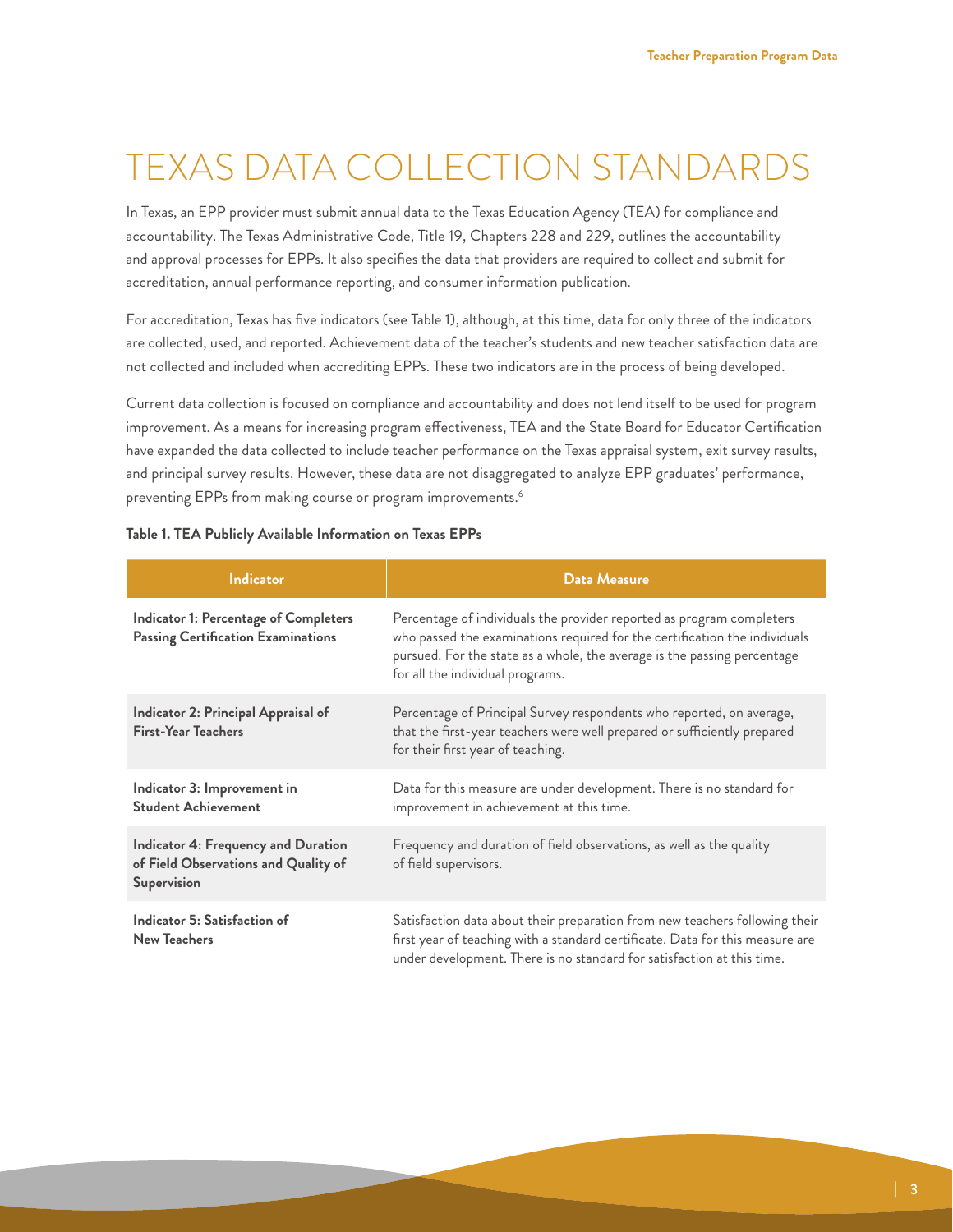Similar to other states, TEA does make all data collected available to stakeholders on the TEA website in the form of a report. Parents, teacher candidates, and districts and schools can look up approved programs, accreditation status, and annual program report data by EPP provider. The data are summarized for each provider. Texas also is working on providing clearer data to the public.<sup>7</sup> Other states have invested in public dashboards that can provide greater transparency and help connect data to EPPs in an interactive and user-friendly way.

#### DATA AND TEACHER PREPARATION

In 2011, the U.S. Department of Education released a report on teacher education reform and improvement, citing that 63 percent of teachers report feeling unprepared for the classroom.<sup>8</sup> The purpose of this report was to provide guidance and recommendations for improving teacher education with the goal of "transforming public education.["9](#page-8-8) The report addresses teacher shortages and calls for EPPs to offer a "rigorous, clinical experience"<sup>[10](#page-8-9)</sup> that fully prepares teacher candidates and leads to significant student learning.<sup>11</sup> This report led to new HEA regulations to include more transparent data collection processes and for states to provide feedback and support to low-performing EPPs. Recommendations in the report include collecting data to measure field-based experiences, forming partnerships between districts and EPPs, and measuring effectiveness of novice teachers in meeting the needs of a diverse student population.

National organizations, including the Council for the Accreditation of Educator Preparation (CAEP), CCSSO, and CEEDAR Center, also have provided recommendations for the most meaningful data to collect to improve teacher effectiveness.<sup>12[,13](#page-9-2)</sup> There is no agreement on the exact variables that can lead to more effective teachers. In addition, there is inconsistency in the state data collected and the usage of the data for improvements and/or for accreditation decisions impacting EPPs. However, a common theme across CAEP and CCSSO recommendations is that EPPs need to be held accountable for preparing effective teachers that can impact student learning.

### NEW FEDERAL REGULATIONS IN 2017–18

The new federal regulations on EPPs require states to collect and report data on outcome measures.<sup>14</sup> Expanding data collection to include outcome measures will provide detailed information about the performance and quality of EPPs, strengthening the abilities of programs to engage in a cycle of continuous improvement. Among the most significant changes is the requirement that states collect data at the *program level* rather than at the *provider level.* For example, a traditional university-based EPP provider may have several different programs, such as an undergraduate, postbaccalaureate, or alternative program[.15](#page-9-4) Another provider could have multiple programs, such as secondary education, special education, or elementary education. In the past, data from a provider with multiple programs were combined and were reported as one program. Texas currently collects data at the provider level—as do most states. This means that, in the pilot year, 2017–18, all states will need to ensure their process collects discrete data for each of the programs delivered by EPP providers.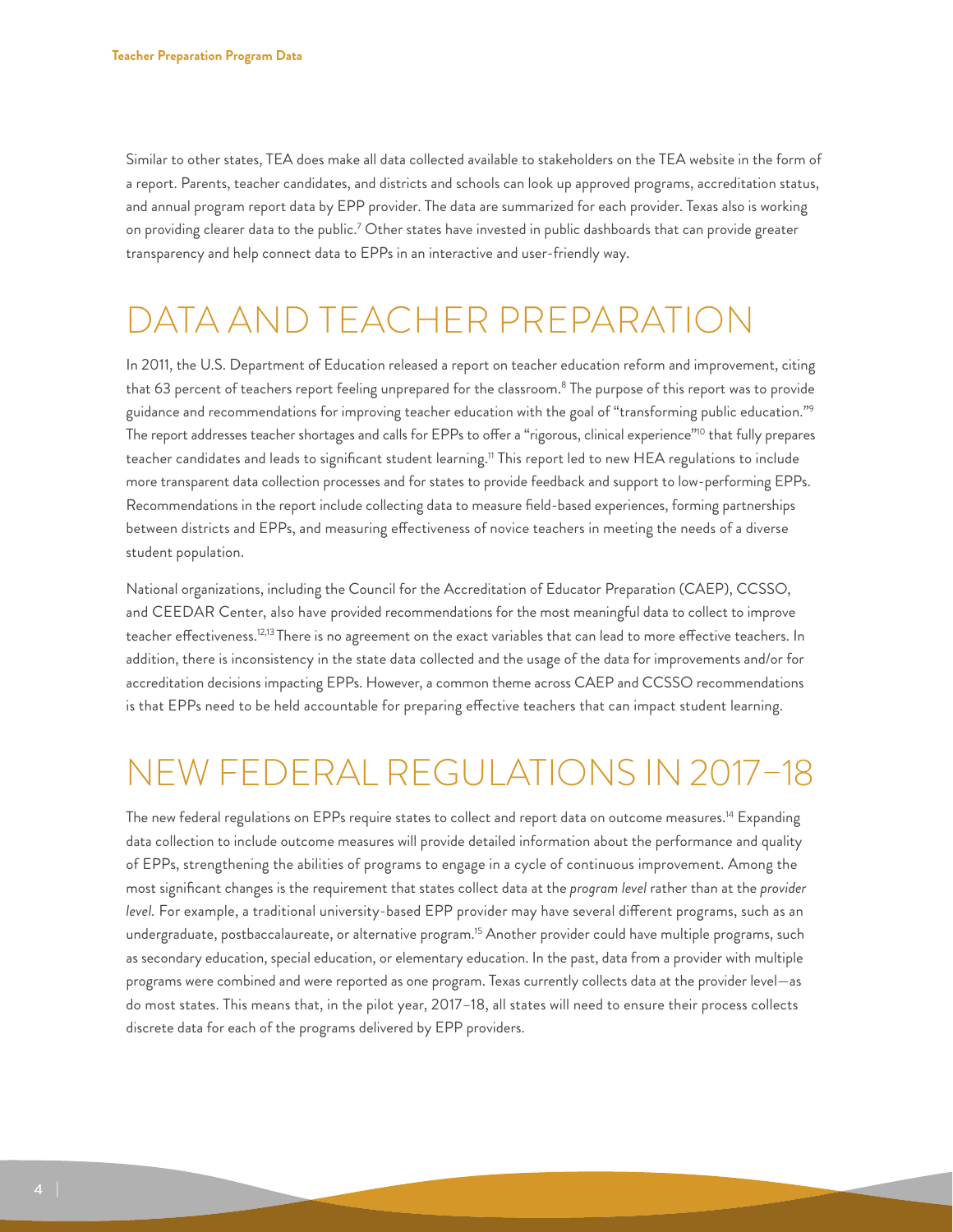States must collect program data on the four following indicators:

- **Student learning outcomes** defined as different measures of student learning as determined by each state. Outcomes can include standardized tests and/or another measure of student learning. States are requiring data to be uniform across EPP programs.
- **Employment outcomes** defined as teacher placement rate, placement in high-need schools, and teacher retention.
- **Survey outcomes** defined as data from new teacher and principal surveys. The principal survey results must attribute responses to the program rather than the provider
- **Program quality** defined as the option of states accepting accreditation from a specialized, national accreditor as the indicator of program quality (e.g., CAEP). Another option is the state could collect and report data, by program, on how the EPP prepares teacher candidates:
	- with content and pedagogical knowledge,
	- with quality clinical preparation, and
	- who can meet rigorous teacher exit qualifications.

States may choose to report on additional indicators as well.

States will use collected data to rate all of the programs of each EPP as effective, at-risk, or low performing. TEA will be required to offer technical assistance to improve any program, versus provider, rated low performing. It is the goal that these data will increase the understanding of EPP practices that lead to the preparation of more effective teachers.

Examining these data alongside student outcomes and teacher evaluation will give EPPs additional information regarding what is working and what needs improvement. These data will be included within a consumer report. The consumer report will be made public, similar to current district report cards.

The new U.S. Congress has indicated that it may want to rescind the regulations, although that has not yet occurred. Congress has until May 2017 to take action to roll back the regulations.<sup>16</sup>

### RECOMMENDATIONS

These recommendations build off the best ideas for collecting and using data about EPPs, with a goal of improving teaching quality for all students:

- **TEA** should continue its efforts to implement data collection on all five indicators.
- **TEA** should develop an accessible, transparent, user-friendly, and interactive dashboard that allows stakeholders and consumers to see not only EPP performance but also comparison of EPPs and providers.
- TEA should use data collected to identify programs that are and are not preparing effective new teachers. Based on these data, TEA should:
	- increase support and update its approach to providing assistance to EPPs,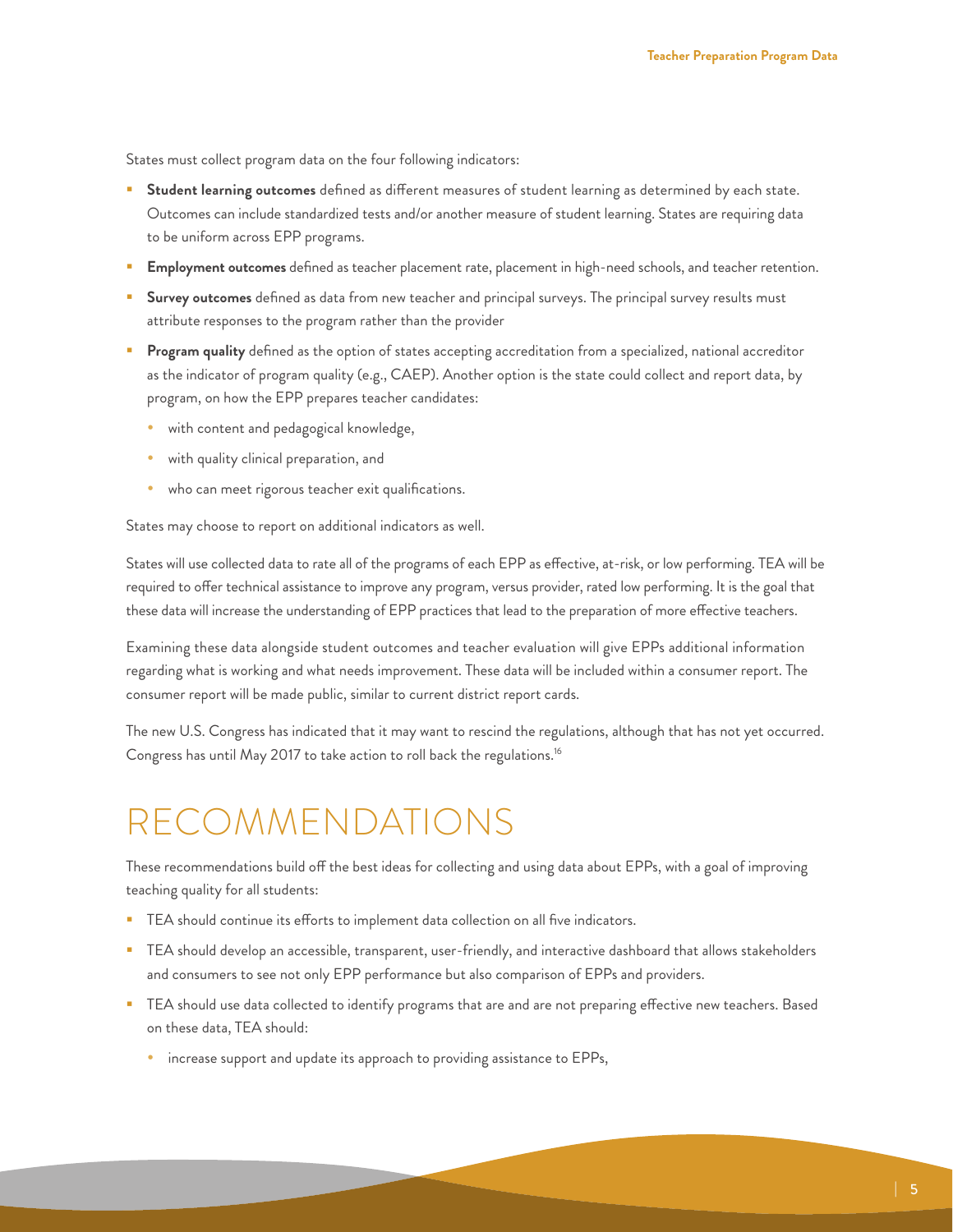- conduct an analysis to determine if the state is accurately collecting meaningful measures to inform program quality and revise data-reporting requirements if better data are identified,
- collaborate with EPPs to review the data measures that would aid program improvement, and
- increase student voice in EPP accountability and accreditation by adding the collection of K-12 student surveys of teachers as a measure of teacher effectiveness.
- **TEA** should collect and evaluate data on the program level, regardless of whether the new HEA regulations are rescinded.

Although data alone will not create improvement in EPPs, data analysis is a tool that helps uncover areas of strength and opportunity. As a state, Texas always has been data rich; however, the types of data collected and the manner in which data are available has to be continuously reviewed and improved. Meaningful measures can help both the state agency and the EPPs target technical assistance and program improvement. If we cannot identify strengths and challenges, we are doing our teachers a disservice. Texas has many foundations to build a sophisticated, data-driven strategy. The state can ensure we are improving educator preparation and scaling our best models so that every student has an effective teacher on a teacher's first day in the classroom.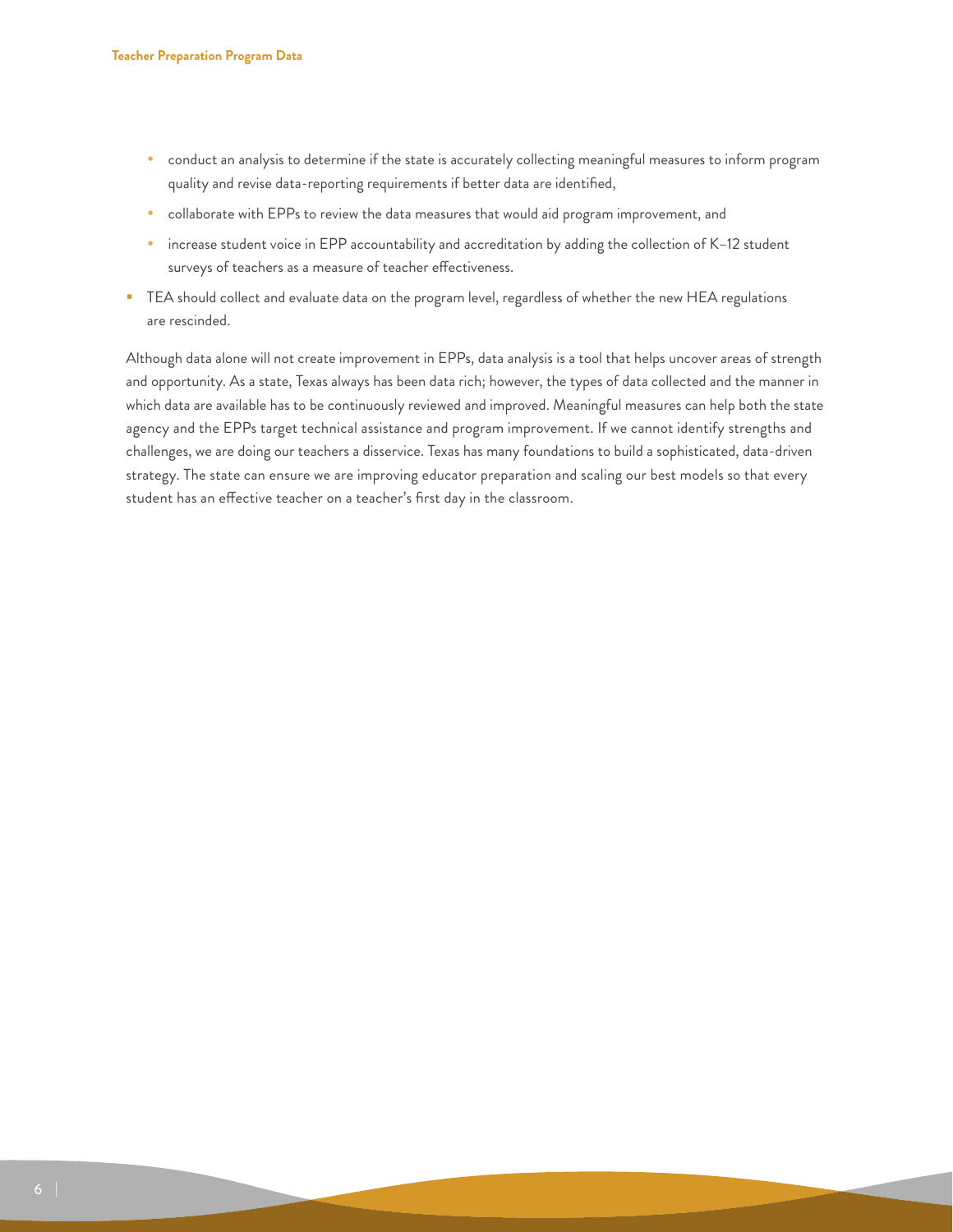#### ENDNOTES

- <span id="page-8-0"></span>1. Noell, G., Brownell, M., Buzick, H., & Jones, N. (2014). *Using educator effectiveness measures to improve educator preparation programs and student outcomes* (Document No. LS-1). Retrieved from University of Florida, Collaboration for Effective Educator, Development, Accountability, and Reform Center website: http;/[/cedar.](http://cedar.education.ufl.edu/tools/literature) [education.ufl.edu/tools/literature](http://cedar.education.ufl.edu/tools/literature)-syntheses/
- <span id="page-8-1"></span>2. Texas Administrative Code. RULE §228.10, Chapter 228. Retrieved from http://texreg.sos.state. tx.us/public/readtac\$[ext.TacPage](http://texreg.sos.state.tx.us/public/readtac$ext.TacPage?sl=R&app=9&p_dir=&p_rloc=&p_tloc=&p_ploc=&pg=1&p_tac=&ti=19&pt=7&ch=228&rl=10)?sl=R&app=9&p\_dir=&p\_rloc=&p\_tloc=&p\_ploc=&pg=1&p\_ tac=&ti=19&pt=7&ch=228&rl=10
- <span id="page-8-2"></span>3. Council of Chief State School Officers. (2016). *Accountability in teacher preparation: Policies and data in the 50 states & DC.* Washington, DC: Author. Retrieved from [http://www.ccsso.org/](http://www.ccsso.org/Documents/2016/50StateScan092216.pdf) [Documents/2016/50StateScan092216.pdf](http://www.ccsso.org/Documents/2016/50StateScan092216.pdf)
- <span id="page-8-3"></span>4. Noell, G., Brownell, M., Buzick, H., & Jones, N. (2014). *Using educator effectiveness measures to improve educator preparation programs and student outcomes* (Document No. LS-1). Retrieved from University of Florida, Collaboration for Effective Educator, Development, Accountability, and Reform Center website: http;//[cedar.education.ufl.](http://cedar.education.ufl.edu/tools/literature) [edu/tools/literature](http://cedar.education.ufl.edu/tools/literature)-syntheses/
- <span id="page-8-4"></span>5. LiBetti, A. M., & Alderman, C. (2016). *Peering around the corner: Analyzing state efforts to link teachers to the programs that prepared them.* Retrieved from [http://bellwethereducation.org/sites/default/files/Bellwether\\_](http://bellwethereducation.org/sites/default/files/Bellwether_TeacherPrep_Final.pdf) [TeacherPrep\\_Final.pdf](http://bellwethereducation.org/sites/default/files/Bellwether_TeacherPrep_Final.pdf)
- <span id="page-8-5"></span>6. Council of Chief State School Officers. (2016). *Accountability in teacher preparation: Policies and data in the 50 states & DC.* Washington, DC: Author. Retrieved from [http://www.ccsso.org/News\\_and\\_Events/Press\\_Releases/50](http://www.ccsso.org/News_and_Events/Press_Releases/50-State_Scan_Reveals_Promising_Trends_in_Nation%E2%80%99s_Teacher_Preparation_Programs.html)-State\_ Scan\_Reveals\_Promising\_Trends\_in\_Nation%E2%80%99s\_Teacher\_Preparation\_Programs.html
- <span id="page-8-6"></span>7. State Board for Educator Certification. (2016). *Meeting agenda, item 11: Consider and take appropriate action on adoption of proposed revisions to 19 TAC Chapter 229, Accountability System for Educator Preparation Programs.* Retrieved from [http://tea.texas.gov/About\\_TEA/Leadership/State\\_Board\\_for\\_Educator\\_Certification/SBEC\\_](http://tea.texas.gov/About_TEA/Leadership/State_Board_for_Educator_Certification/SBEC_Meetings/2016/August/August_5,_2016_SBEC_Agenda/ ) [Meetings/2016/August/August\\_5,\\_2016\\_SBEC\\_Agenda/](http://tea.texas.gov/About_TEA/Leadership/State_Board_for_Educator_Certification/SBEC_Meetings/2016/August/August_5,_2016_SBEC_Agenda/ )
- <span id="page-8-7"></span>8. U.S. Department of Education. (2011). *Our future, our teachers: The Obama administration's plan for teacher education reform and improvement.* Washington, DC: Author. Retrieved from https://www.ed.gov/sites/default/ files/our-future- our-teachers.pdf
- <span id="page-8-8"></span>9. State Board for Educator Certification. (2016). Meeting agenda, item 11: Consider and take appropriate action on adoption of proposed revisions to 19 TAC Chapter 229, Accountability System for Educator Preparation Programs. Retrieved from [http://tea.texas.gov/About\\_TEA/Leadership/State\\_Board\\_for\\_Educator\\_](http://tea.texas.gov/About_TEA/Leadership/State_Board_for_Educator_Certification/SBEC_Meetings/2016/August/August_5,_2016_SBEC_Agenda/ p.1) [Certification/SBEC\\_Meetings/2016/August/August\\_5](http://tea.texas.gov/About_TEA/Leadership/State_Board_for_Educator_Certification/SBEC_Meetings/2016/August/August_5,_2016_SBEC_Agenda/ p.1),\_2016\_SBEC\_Agenda/ p.1
- <span id="page-8-9"></span>10.State Board for Educator Certification. (2016). *Meeting agenda, item 11: Consider and take appropriate action on adoption of proposed revisions to 19 TAC Chapter 229, Accountability System for Educator Preparation Programs.*  Retrieved from [http://tea.texas.gov/About\\_TEA/Leadership/State\\_Board\\_for\\_Educator\\_Certification/SBEC\\_](mailto:EdTX%40CFTexas.org?subject=) [Meetings/2016/August/August\\_5](mailto:EdTX%40CFTexas.org?subject=),\_2016\_SBEC\_Agenda/ (p.1)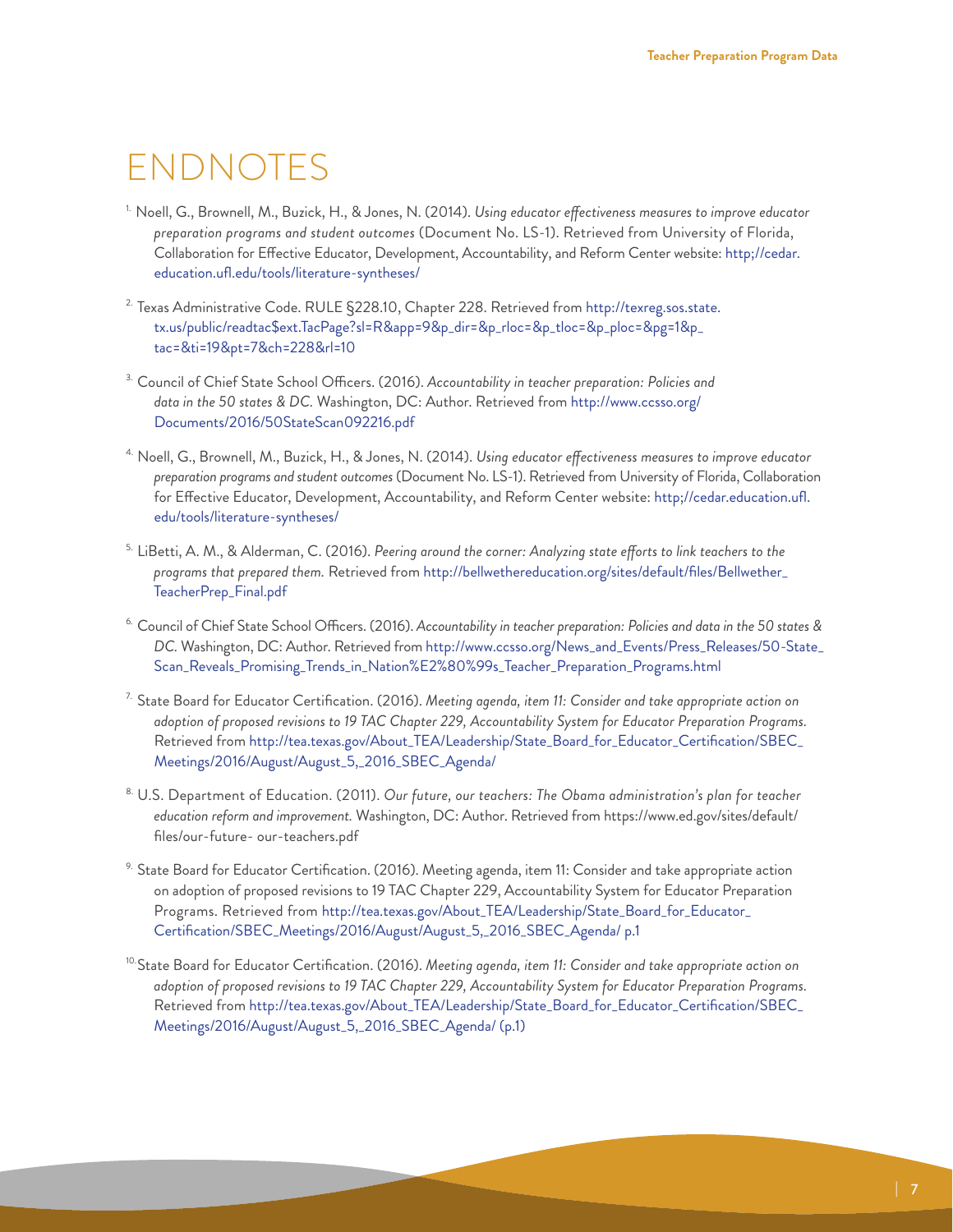- <span id="page-9-0"></span>11. U.S. Department of Education. (2011). *Our future, our teachers: The Obama administration's plan for teacher education reform and improvement,* Washington, DC. Retrieved from [https://www.ed.gov/sites/default/files/our-future](https://www.ed.gov/sites/default/files/our-future-our-teachers.pdf)[our-teachers.pdf](https://www.ed.gov/sites/default/files/our-future-our-teachers.pdf)
- <span id="page-9-1"></span><sup>12.</sup> Collaboration for Effective Educator Development, Accountability, and Reform. (2015). *Promises to keep: Transforming educator preparation to better serve a diverse range of learners.* Washington, DC: Council of Chief State Schools Officers. Retrieved from [http://ceedar.education.ufl.edu/wp-content/uploads/2015/06/Promises](http://ceedar.education.ufl.edu/wp-content/uploads/2015/06/Promises-to-Keep.pdf)[to-Keep.pdf](http://ceedar.education.ufl.edu/wp-content/uploads/2015/06/Promises-to-Keep.pdf)
- <span id="page-9-2"></span>13.Council of Chief State School Officers. (2016). *Accountability in teacher preparation: Policies and data in the 50 states & DC.* Washington, DC: Author. Retrieved from [http://www.ccsso.org/](http://www.ccsso.org/Documents/2016/50StateScan092216.pdf) [Documents/2016/50StateScan092216.pdf](http://www.ccsso.org/Documents/2016/50StateScan092216.pdf)
- <span id="page-9-3"></span><sup>14.</sup>Brown, E. (2016, October 12). Obama administration releases long-delayed regulations for teacherpreparation programs. *The Washington Post.* Retrieved from [https://www.washingtonpost.com/](https://www.washingtonpost.com/local/education/obama-administration-releases-long-delayed-regulations-for-teacher-preparation-programs/2016/10/12/14049e10-8fee-11e6-9c52-0b10449e33c4_story.html?utm_medium=twitter&utm_source=twitterfeed&wprss=rss_Copy%20of%20local-alexandria-socialhttps:) [local/education/obama-administration-releases-long-delayed-regulations-for-teacher-preparation](https://www.washingtonpost.com/local/education/obama-administration-releases-long-delayed-regulations-for-teacher-preparation-programs/2016/10/12/14049e10-8fee-11e6-9c52-0b10449e33c4_story.html?utm_medium=twitter&utm_source=twitterfeed&wprss=rss_Copy%20of%20local-alexandria-socialhttps:)[programs/2016/10/12/14049e10-8fee-11e6-9c52-0b10449e33c4\\_story.html?utm\\_medium=twitter&utm\\_](https://www.washingtonpost.com/local/education/obama-administration-releases-long-delayed-regulations-for-teacher-preparation-programs/2016/10/12/14049e10-8fee-11e6-9c52-0b10449e33c4_story.html?utm_medium=twitter&utm_source=twitterfeed&wprss=rss_Copy%20of%20local-alexandria-socialhttps:) [source=twitterfeed&wprss=rss\\_Copy%20of%20local-alexandria-socialhttps:](https://www.washingtonpost.com/local/education/obama-administration-releases-long-delayed-regulations-for-teacher-preparation-programs/2016/10/12/14049e10-8fee-11e6-9c52-0b10449e33c4_story.html?utm_medium=twitter&utm_source=twitterfeed&wprss=rss_Copy%20of%20local-alexandria-socialhttps:)//[www.washingtonpost.](http://www.washingtonpost.com/local/education/obama-administration-releases-long-delayed-regulations-for-teacher-preparation-programs/2016/10/12/14049e10-8fee-11e6-9c52-0b10449e33c4_story.html) [com/local/education/obama-administration-releases-long-delayed-regulations-for-teacher-preparation](http://www.washingtonpost.com/local/education/obama-administration-releases-long-delayed-regulations-for-teacher-preparation-programs/2016/10/12/14049e10-8fee-11e6-9c52-0b10449e33c4_story.html)[programs/2016/10/12/14049e10-8fee-11e6-9c52-0b10449e33c4\\_story.html?](http://www.washingtonpost.com/local/education/obama-administration-releases-long-delayed-regulations-for-teacher-preparation-programs/2016/10/12/14049e10-8fee-11e6-9c52-0b10449e33c4_story.html)utm\_medium=twitter&utm\_ source=twitterfeed&wprss=rss\_Copy%20of%20local-alexandria-social
- <span id="page-9-4"></span>15.Texas Education Agency. (2016). *Becoming a certified Texas educator through an alternative certification program.* Austin, TX: Author. Retrieved from <http://tea.texas.gov/index2.aspx?id=7073>

<span id="page-9-5"></span>16.See [http://blogs.edweek.org/edweek/campaign-k-12/2016/12/gop\\_essa\\_accountability\\_teacher\\_prep\\_hit\\_list.html](http://blogs.edweek.org/edweek/campaign-k-12/2016/12/gop_essa_accountability_teacher_prep_hit_list.html)